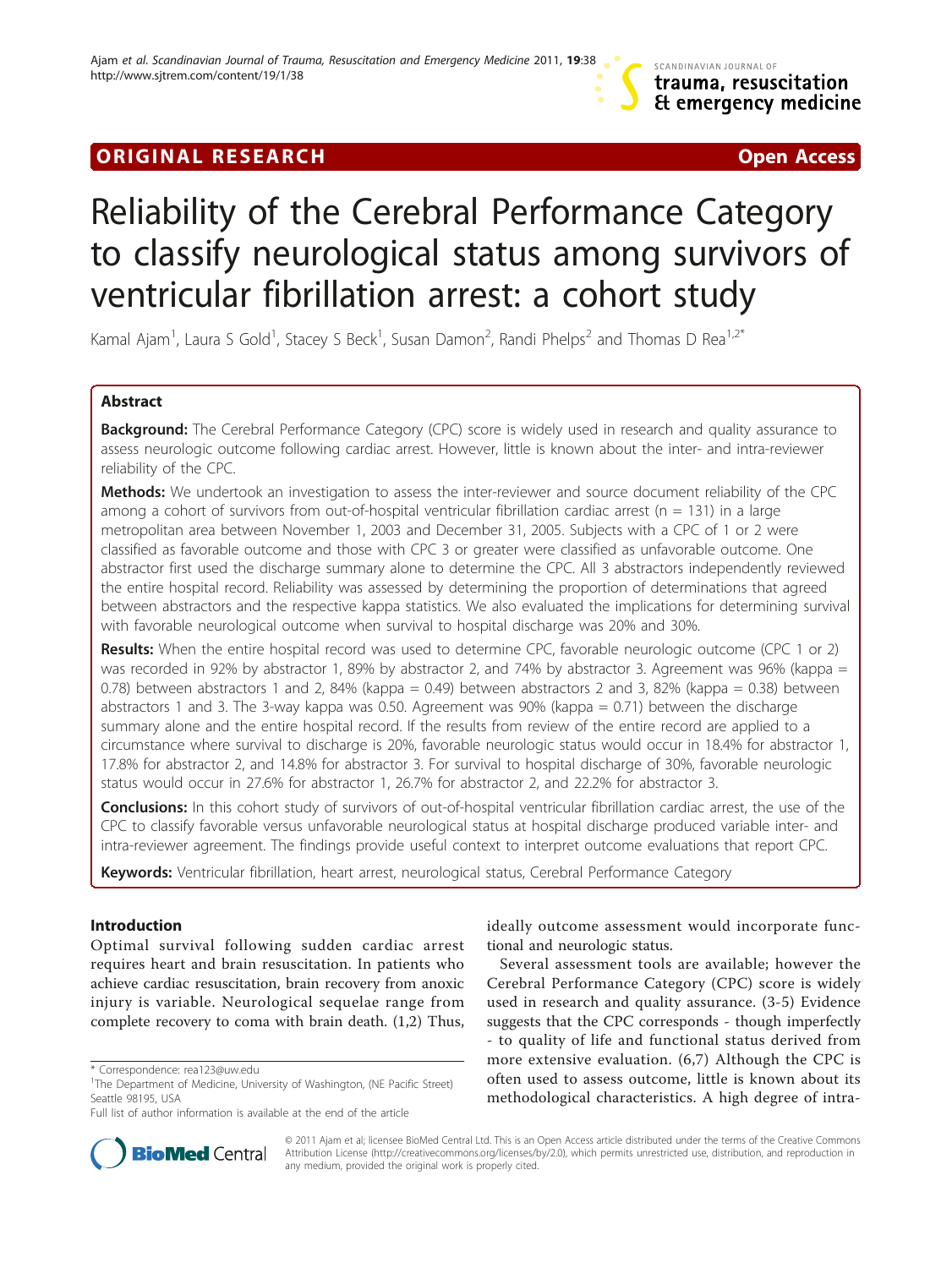and inter-reviewer agreement would help enable valid and robust comparison of neurologic outcome. In contrast, poor agreement could undermine the usefulness of evaluating neurologic outcome and detract from the robustness of studies that compare neurologic outcomes. A better understanding of the CPC measurement characteristics could aid study design and interpretation and help inform the potential limitations and biases of neurologic recovery following cardiac arrest. We undertook a an investigation to assess the inter-reviewer and source document reliability of the CPC at hospital discharge among a cohort of survivors from out-of-hospital ventricular fibrillation cardiac arrest.

#### Methods

#### Study design, setting and population

The investigation was a cohort medical record study of patients who were resuscitated from out-of-hospital ventricular fibrillation arrest due to heart disease and discharged alive from the hospital in Seattle and King County from November 1, 2003 through December 31, 2005. King County including Seattle has an area of approximately 2000 square miles, a population of 1.75 million, and includes urban, suburban, and rural areas. The area is served by a two-tiered emergency medical services (EMS) system that is activated by calling 9-1-1 and speaking with an emergency dispatcher. The first tier consists of fire fighter-emergency medical technicians who are trained in basic life support and automated defibrillation. The second tier consists of paramedics who are trained in advanced life support. There are 12 hospitals covering this service area. The appropriate Institutional Review Boards approved the study methods. The authors had full access to the data and take responsibility for its integrity.

#### Data Collection and Definitions

The Seattle Fire Department and King County EMS maintain a surveillance system in order to review EMS care and outcome of out-of-hospital cardiac arrest. (8) Persons who suffered out-of-hospital ventricular fibrillation and survived to be discharged alive from the hospital were invited approximately 6 months after discharge to participate in an investigation of care and outcomes of cardiac arrest. For those who provided written consent, we obtained a copy of their entire hospital medical records for the stay related to the arrest.

The CPC ranges from 1 to 5 with 1 representing intact function and 5 representing brain death (Table [1](#page-2-0)) (4). Many researchers and quality assurance personnel classify favorable neurological function as CPC 1 or 2 and unfavorable function as 3 or greater (3,5). Consequently - though abstractors classified subjects on the 1 to 5 scale, we classified subjects into 2 nominal groups for the purposes of current study. Subjects with a CPC of 1 or 2 were classified as favorable outcome and subjects with a CPC of 3 or greater were classified as unfavorable outcome.

The abstractors were asked to determine the CPC at the time of hospital discharge through hospital record review that involved only the specific hospitalization related to the resuscitation. Each abstractor was not aware of fellow abstractors CPC ratings and so independently completed reviews to determine CPC. The first 2 abstractors used the entire hospital record including notes from physicians, nursing, and ancillary professionals as well information from diagnostic, imaging, and laboratory tests. The third abstractor conducted 2 separate reviews. This abstractor first used only the discharge summary to determine the CPC score. After an interval of approximately 3 months, records were then randomly reordered, and the same abstractor used the entire hospital record to determine the CPC. The review process occurred over several months. The reviewers all had medical backgrounds: one was a clinically-active, hospital-based physician with training in internal medicine, one was a clinical research nurse with substantial experience in cardiac arrest research including CPR training and medical record review, and one was a senior medical student who had completed her core clinical training. The abstractors had the CPC description available for reference during the review but did not have other special guidance or opportunity for consensus review.

#### Data Analysis

We constructed  $2 \times 2$  tables comparing the CPC between the abstractors based on the entire hospital record review. We constructed a  $2 \times 2$  table comparing the CPC between the discharge summary and the entire hospital record for the single abstractor. We report the percentage of agreement from the  $2 \times 2$  tables. We also calculated the unweighted 2-way and when appropriate 3-way kappa coefficients for the comparisons. We used the results to assess the potential differences in favorable neurologic outcome when survival to hospital discharge was set at 20% and 30%. We chose these survival measures as they approximate global summary estimates (20%) and the historical survival for the study community (30%) (9, 10). Analyses were conducted using Stata 8.0.

#### Results

During the 26 months of study, 231 persons suffered out-of-hospital ventricular fibrillation cardiac arrest due to heart disease and were resuscitated and discharged alive from the hospital. Of these 231, 9 had died by the time of potential study contact, 5 had a language barrier,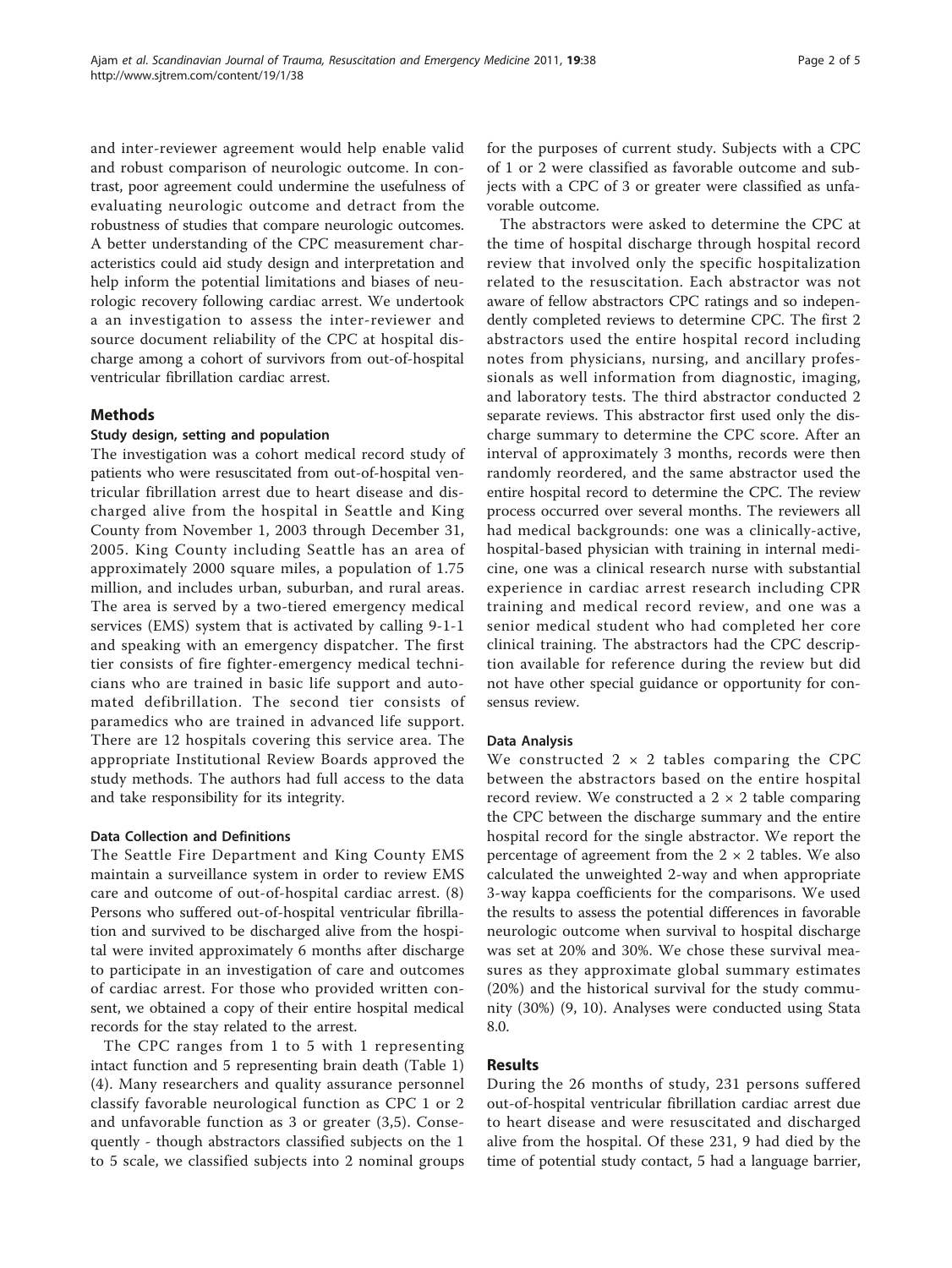<span id="page-2-0"></span>Table 1 Cerebral Performance Category

| 1. Good Cerebral Performance (Normal Life)                                      | Conscious, alert, able to work and lead a normal life. May have minor psychological or neurologic<br>deficits (mild dysphasia, nonincapacitating hemiparesis, or minor cranial nerve abnormalities).                                                                                                                                                                                                                                            |
|---------------------------------------------------------------------------------|-------------------------------------------------------------------------------------------------------------------------------------------------------------------------------------------------------------------------------------------------------------------------------------------------------------------------------------------------------------------------------------------------------------------------------------------------|
| 2. Moderate Cerebral Disability (Disabled but<br>Independent)                   | Conscious. Sufficient cerebral function for part-time work in sheltered environment or independent<br>activities of daily life (dress, travel by public transportation, food preparation). May have<br>hemiplegia, seizures, ataxia, dysarthria, dysphasia, or permanent memory or mental changes.                                                                                                                                              |
| 3. Severe Cerebral Disability (Conscious but<br>Disabled and Dependent)         | Conscious; dependent on others for daily support (in an institution or at home with exceptional<br>family effort). Has at least limited cognition. This category includes a wide range of cerebral<br>abnormalities, from patients who are ambulatory but have severe memory disturbances or<br>dementia precluding independent existence to those who are paralyzed and can communicate<br>only with their eyes, as in the locked-in syndrome. |
| 4. Coma/Vegetative State (Unconscious)                                          | Unconscious, unaware of surroundings, no cognition. No verbal or psychologic interaction with<br>environment.                                                                                                                                                                                                                                                                                                                                   |
| <b>5. Brain Death</b> (Certified brain dead or dead by<br>traditional criteria) | Certified brain dead or dead by traditional criteria.                                                                                                                                                                                                                                                                                                                                                                                           |

30 could not be contacted, 29 verbally agreed but did not sign a consent form, 20 declined participation, and 7 did not have their full record available or were not reviewed by all 3 abstractors, leaving a total study population of 131. When the entire hospital record was used to determine CPC, favorable neurologic outcome (CPC 1 or 2) was recorded in 92% by abstractor 1, 89% by abstractor 2, and 74% by abstractor 3. A favorable CPC was recorded in 84% by abstractor 3 when only the discharge summary was used to determine the CPC.

When the entire hospital record was used to determine CPC, agreement was 96% (kappa = 0.78) between abstractors 1 and 2, 84% (kappa =  $0.49$ ) between abstractors 2 and 3, 82% (kappa =  $0.38$ ) between abstractors 1 and 3 (Tables 2, [3, 4\)](#page-3-0). The 3-way kappa score among all abstractors when the entire hospital chart was used was 0.50. As illustrated by Tables 2, [3](#page-3-0), and [4](#page-3-0), the disagreement was predominantly unidirectional. Specifically one reviewer consistently coded unfavorable CPC while the other reviewers coded favorable CPC, as opposed to the favorable-unfavorable disagreement being equally distributed between the abstractors. Agreement was 90% (kappa = 0.71) between the discharge summary alone and the entire hospital record (Table [5\)](#page-4-0).

If the results derived from review of the entire hospital record are applied to a circumstance where survival to hospital discharge is 20%, favorable neurologic status would occur in 18.4% for abstractor 1, 17.8% for abstractor 2, and 14.8% for abstractor 3. If the results derived from review of the entire hospital record are

applied to a circumstance where survival to hospital discharge is 30%, favorable neurologic status would occur in 27.6% for abstractor 1, 26.7% for abstractor 2, and 22.2% for abstractor 3.

#### **Discussion**

In this chart review study of survivors of out-of-hospital ventricular fibrillation cardiac arrest, the use of the CPC to classify favorable versus unfavorable neurological status at hospital discharge produced variable inter- and intra-reviewer agreement. Agreement ranged from 82% to 96% (kappa 0.38 to 0.78) with disagreement between abstractors being largely uni-directional. The CPC determined from just the discharge summary was more often favorable than the CPC determined from the entire hospital record. The level of (dis)agreement between abstractors observed in this study would produce a range in the proportion coded with favorable neurologic outcome of 22% to 28% if survival to hospital discharge was 30% and 15% to 18% if survival to hospital discharge was 20%

Functional and neurologic status following cardiac arrest is a more meaningful clinical outcome than simply hospital survival when trying to judge the effectiveness of resuscitation care. (11) Indeed newer therapies such as hypothermia are directed toward brain protection and recovery. Functional neurologic status consists of multiple domains including activities of daily living, cognitive function such as memory and abstract thought, and emotional health; domains that appear to change over the months after the arrest. Ideally then functional and neurologic status would derive from

| Table 2 CPC scores of abstractors 1 and 2 using complete hospital charts |  |  |  |  |
|--------------------------------------------------------------------------|--|--|--|--|
|--------------------------------------------------------------------------|--|--|--|--|

|                                        |                        | Abstractor 2 (complete hospital chart) |                        | <b>Total</b> |
|----------------------------------------|------------------------|----------------------------------------|------------------------|--------------|
|                                        |                        | Favorable CPC (1, 2)                   | Unfavorable CPC (3, 4) |              |
| Abstractor 1 (complete hospital chart) | Favorable CPC (1, 2)   | 116                                    |                        |              |
|                                        | Unfavorable CPC (3, 4) |                                        |                        |              |
| <b>Total</b>                           |                        | 116                                    |                        |              |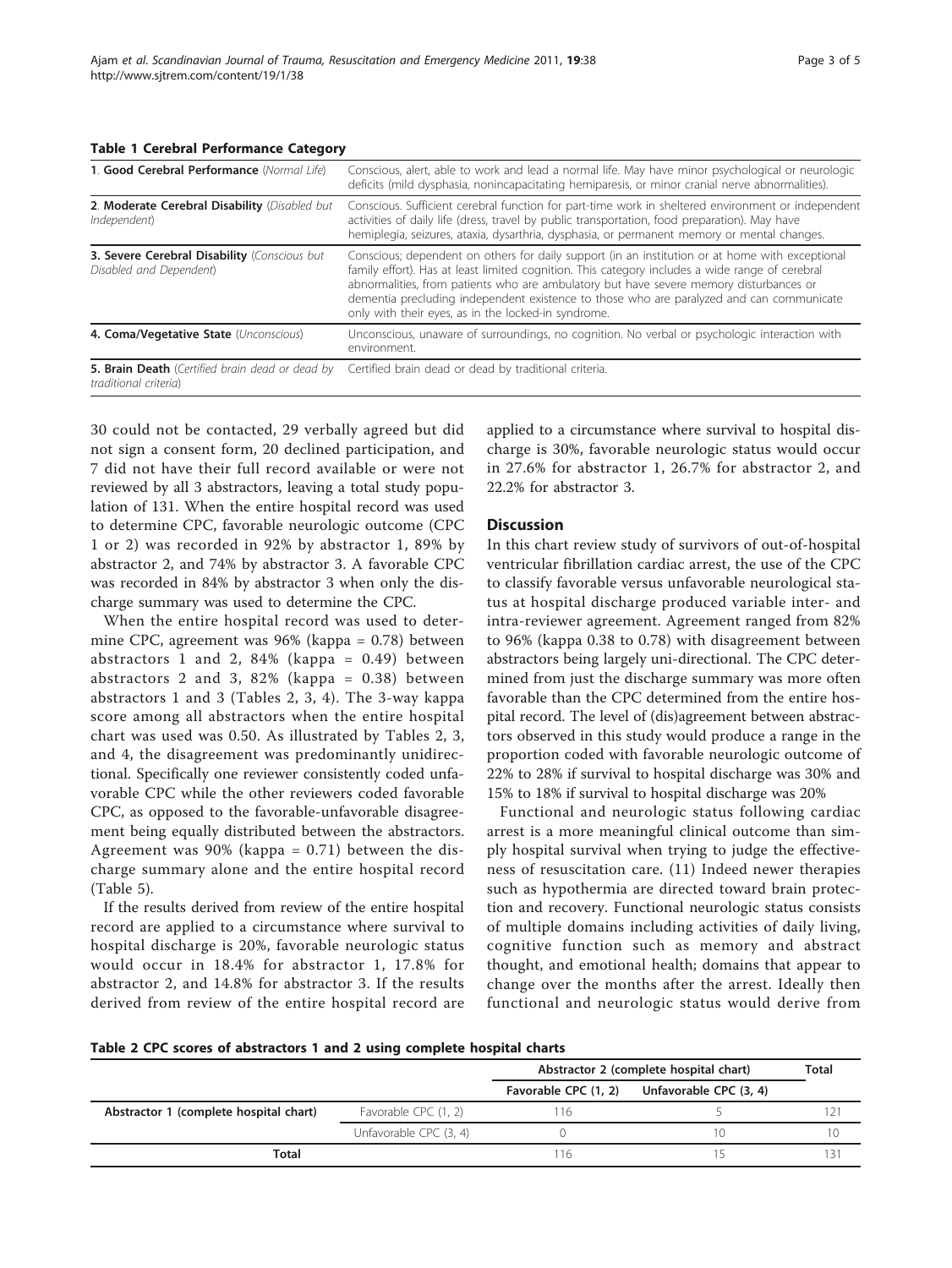|                                        |                        | Abstractor 3 (complete hospital chart) |                        | <b>Total</b> |
|----------------------------------------|------------------------|----------------------------------------|------------------------|--------------|
|                                        |                        | Favorable CPC (1, 2)                   | Unfavorable CPC (3, 4) |              |
| Abstractor 2 (complete hospital chart) | Favorable CPC (1, 2)   |                                        |                        |              |
|                                        | Unfavorable CPC (3, 4) |                                        | 4                      |              |
| <b>Total</b>                           |                        |                                        |                        |              |

<span id="page-3-0"></span>Table 3 CPC scores of abstractors 2 and 3 using complete hospital charts

standard, validated, and repeated measures that involve direct subject communication and/or examination. In many circumstances however, the ability to undertake this type of evaluation is not feasible because of limited resources or the practical logistics of subject contact and participation. The CPC overcomes some of these challenges because assessment does not require direct subject contact and does not require assessment at specified time points (i.e. 3 or 6 months following resuscitation).

Although the CPC has some important and practical advantages, the current study enables a better understanding of its potential limitations and the implications for assessing outcome. The disagreement in coding could produce some bias. Randomized trials need to consider whether abstractors are evenly distributed across the randomization assignment. Otherwise the differential inter-reviewer variability could be a potential source for bias when interpreting the effectiveness of the study intervention. Similarly, evaluations of temporal trends including before and after studies should be aware of potential bias if abstractors change over time. Finally, these findings should be considered when comparing resuscitation effectiveness across EMS systems or communities.

Given the advantages and limitations of the CPC, certain approaches may attenuate the potential for bias. As per the Utstein template, the report of survival in conjunction with neurological status helps one interpret the findings. For example, one might expect that better neurologic survival would correspond to better overall survival. If not, then one must consider whether there is a clinical explanation for why changes in favorable neurologic status would not track with survival. Anecdotally, reviewers were able to determine the CPC with greater ease and certainty when reports from ancillary services physical, occupational, and speech therapy - were available, as these reports provided specific detail regarding

activities of daily living. As with stroke, cardiac arrest recovery may be optimized with a multidisciplinary approach that includes rehabilitation services. A secondary benefit of this multidisciplinary approach might be a more consistent CPC assessment.

This study has limitations. The study collapsed the CPC levels into 2 groups as is often reported in clinical and research studies. Although this approach was planned a-priori and selected to provide the most direct relevance to published practice, the study does not in the strictest sense report the reliability of each level of the CPC scale. Ideally the study would have many more reviewers to assess inter-reviewer agreement. However the findings resulted from the efforts of 3 reviewers, each with distinct backgrounds but all with clinical knowledge and experience. There was no opportunity for consensus or a specific training set. These differences may account for some of the variability. The intra-rater comparison did not use the same source documentation but rather initially used the discharge summary and then later the full chart. This strategy was chosen to determine if the discharge summary alone provided comparable assessment to the entire chart. Thus the comparison is not a pure intra-rater reliability test because of the difference in source documentation. Other approaches that enable consensus or provide additional description or reference examples may produce greater agreement. However, there is typically no standard training approach or reviewer experience requirement employed in clinical trials or programmatic assessment; so that the findings are likely consistent with current practice (12-14).

In addition, the study required written informed consent obtained typically 6 months after hospital discharge. As a consequence of this structure and requirement, a fair portion of the eligible cohort could not be assessed. The study occurred in a large regional EMS system where resuscitated patients receive care at one of 12

| Table 4 CPC scores of abstractors 1 and 3 using complete hospital charts |  |  |
|--------------------------------------------------------------------------|--|--|
|--------------------------------------------------------------------------|--|--|

|                                        |                        | Abstractor 3 (complete hospital chart) |                        | <b>Total</b> |
|----------------------------------------|------------------------|----------------------------------------|------------------------|--------------|
|                                        |                        | Favorable CPC (1, 2)                   | Unfavorable CPC (3, 4) |              |
| Abstractor 1 (complete hospital chart) | Favorable CPC (1, 2)   |                                        |                        |              |
|                                        | Unfavorable CPC (3, 4) |                                        |                        |              |
| <b>Total</b>                           |                        |                                        |                        |              |